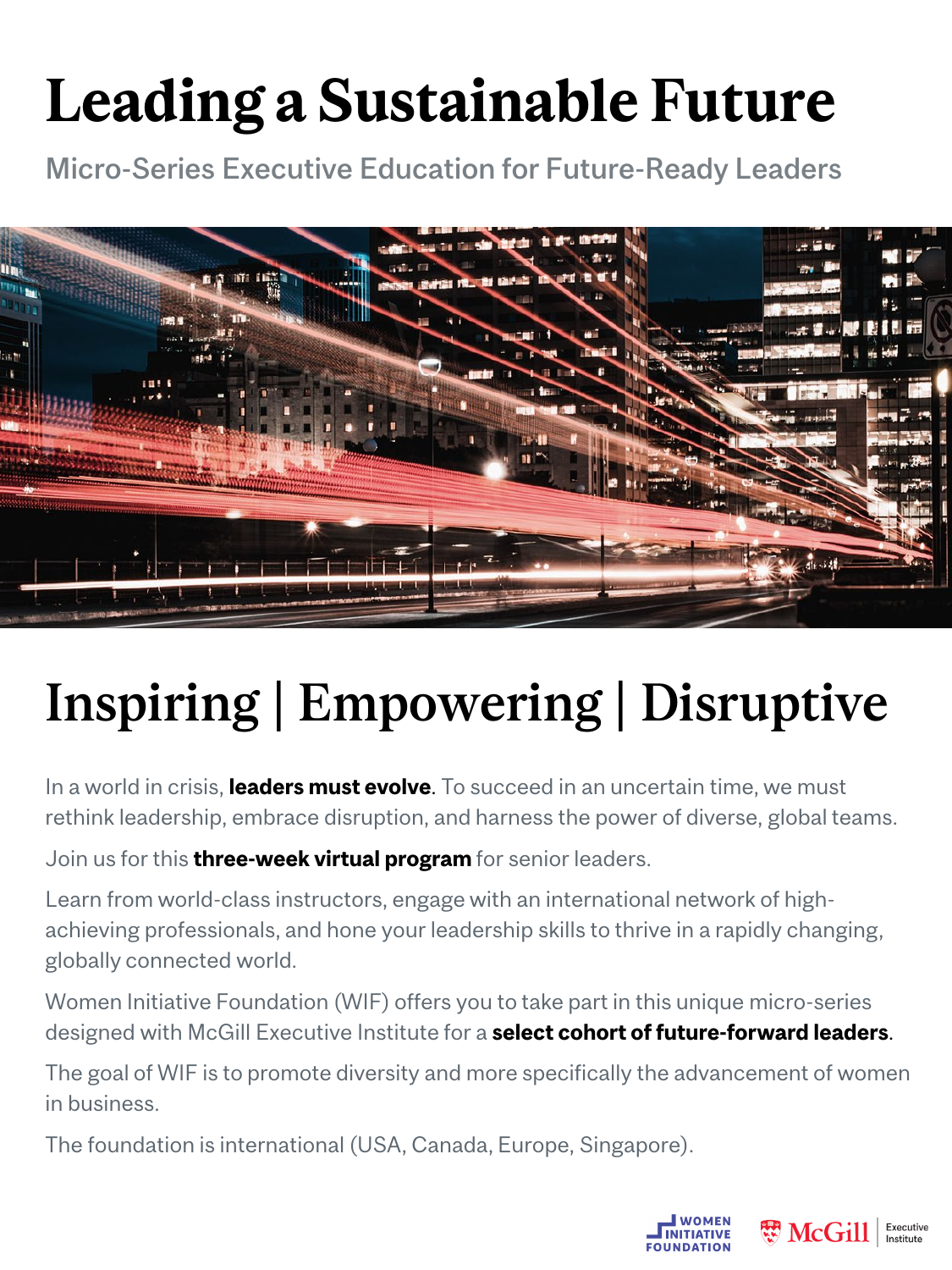

## Sparking inclusion, collaboration, and innovation

*To build a sustainable future, today's business leaders must question, innovate, and adapt to disruptions in the economic, environmental, social, health, and political landscapes.*

*With this virtual micro-learning series, you will gain the tools to be future-ready — developing new perspectives, strengthening your skillset, and transforming your leadership potential.*

## Program Structure Overview







Executive